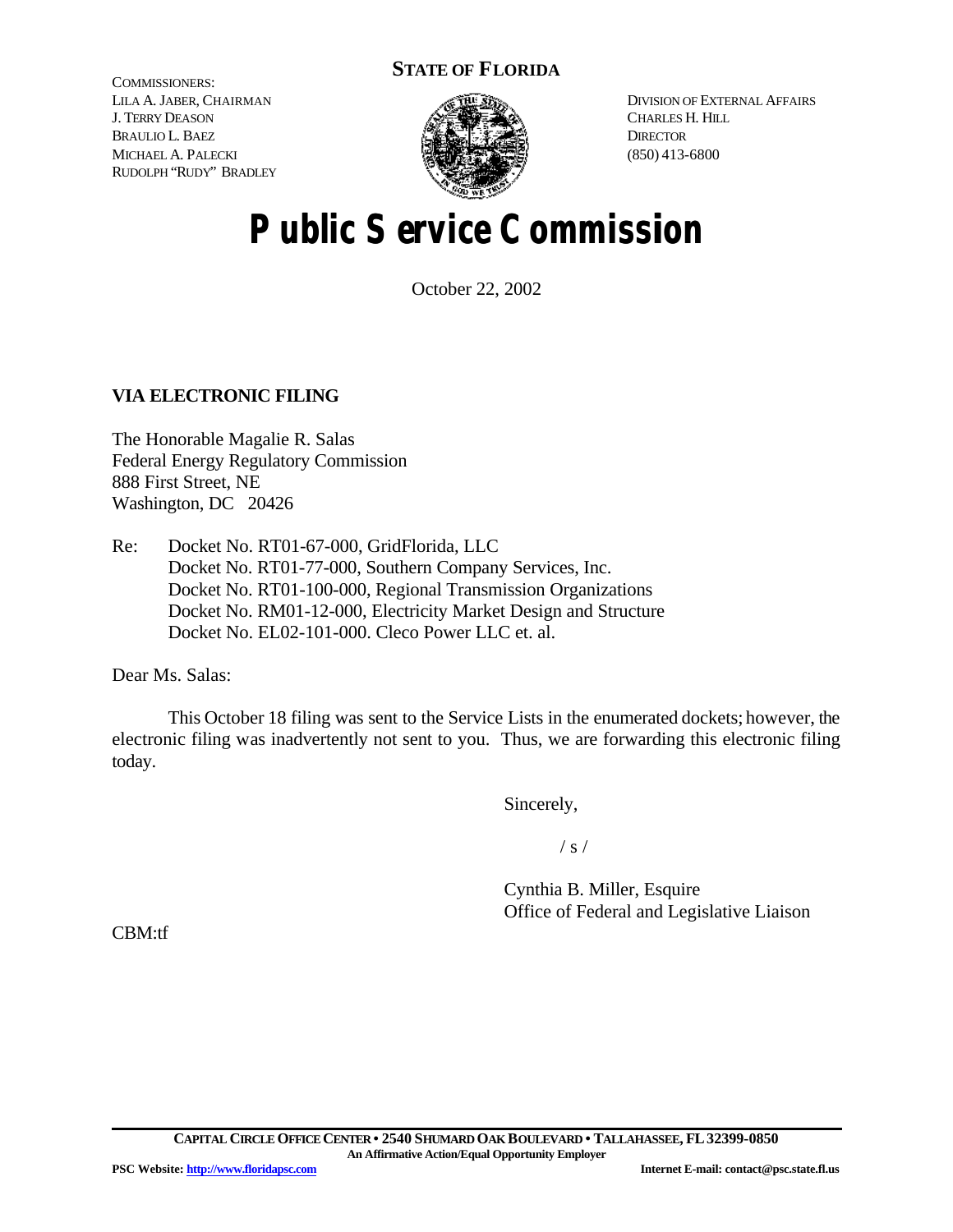### **STATE OF FLORIDA**

COMMISSIONERS: LILA A. JABER, CHAIRMAN J. TERRY DEASON BRAULIO L. BAEZ MICHAEL A. PALECKI RUDOLPH "RUDY" BRADLEY



DIVISION OF EXTERNAL AFFAIRS CHARLES H. HILL **DIRECTOR** (850) 413-6800

# **Public Service Commission**

October 18, 2002

#### **VIA ELECTRONIC FILING**

The Honorable Magalie R. Salas Federal Energy Regulatory Commission 888 First Street, NE Washington, DC 20426

Re: Docket No. RT01-67-000, GridFlorida, LLC Docket No. RT01-77-000, Southern Company Services, Inc. Docket No. RT01-100-000, Regional Transmission Organizations Docket No. RM01-12-000, Electricity Market Design and Structure Docket No. EL02-101-000. Cleco Power LLC et. al.

Dear Ms. Salas:

Forwarded herewith is a supplemental filing in the above-listed dockets. This supplemental filing was provided to Chairman Wood yesterday afternoon.

Sincerely,

 $/ s /$ 

Cynthia B. Miller, Esquire Office of Federal and Legislative Liaison

CBM:tf Enclosures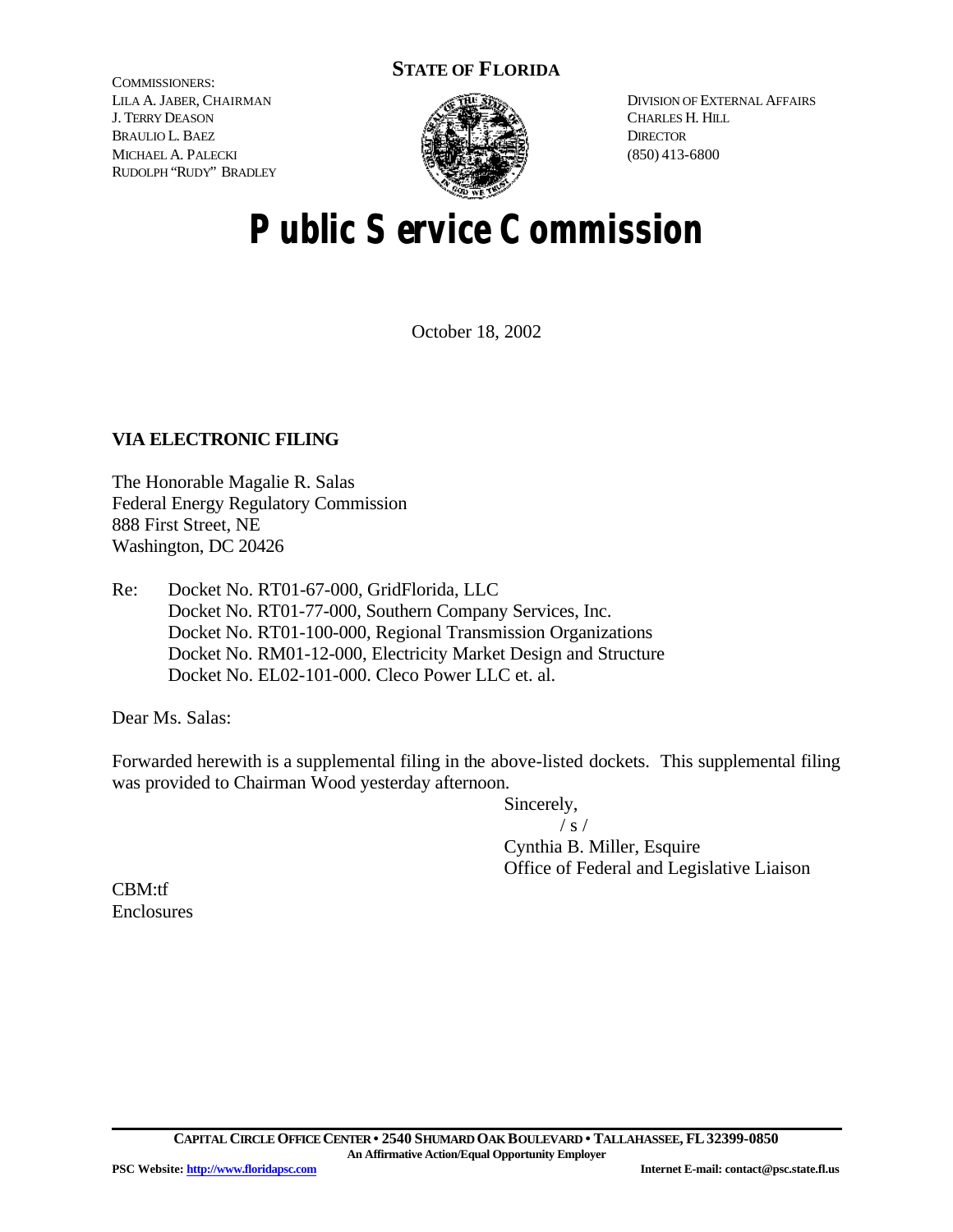**STATE OF FLORIDA**

LILA A. JABER **CHAIRMAN** 



CAPITAL CIRCLE OFFICE CENTER 2540 Shumard Oak Boulevard Tallahassee, FL 32399-0850 (850) 413-6044

# **Public Service Commission**

October 17, 2002

### **VIA ELECTRONIC FILING**

The Honorable Pat Wood Chairman Federal Energy Regulatory Commission 888 First Street, NE Washington, DC 20426

> RE: Docket No. RT01-67-000, GridFlorida, LLC Docket No. RT01-77-000, Southern Company Services, Inc. Docket No. RT01-100-000, Regional Transmission Organizations Docket No. RM01-12-000, Electricity Market Design and Structure Docket No. EL02-101-000, Cleco Power LLC et. al.

Dear Chairman Wood:

On September 5, 2002, the Florida Public Service Commission (FPSC) forwarded you a copy of our Order No. PSC-02-1199-PAA-EI. This Order contains the FPSC's final determinations specifically approving the structure and governance aspects, the planning and operations aspects, and certain aspects of the rate design and pricing protocols of the proposed GridFlorida Independent SystemOperator (ISO). It was the FPSC's intent to conduct an evidentiary hearing in late-October, 2002, to evaluate the merits of a market design proposal that includes (1) financial transmission rights for transmission capacity allocation; (2) unbalanced schedules with a voluntary day-ahead market; (3) market clearing prices for balancing energy and congestion management; and (4) sharing of gains on real-time energy sales.

On October 3, 2002, the Florida Office of Public Counsel (OPC) filed a notice of administrative appeal of FPSC Order No. PSC-02-1199-PAA-EIto the Florida Supreme Court. The Florida Rules of Appellate Procedure provide that the timely filing of a notice of appeal shall automatically operate as a stay pending review when the state, any public officer in an official capacity, board, commission or other body seeks review. Therefore, on October 15, 2002, the FPSC abated further proceedings regarding GridFlorida pending disposition of OPC's appeal ofour Order.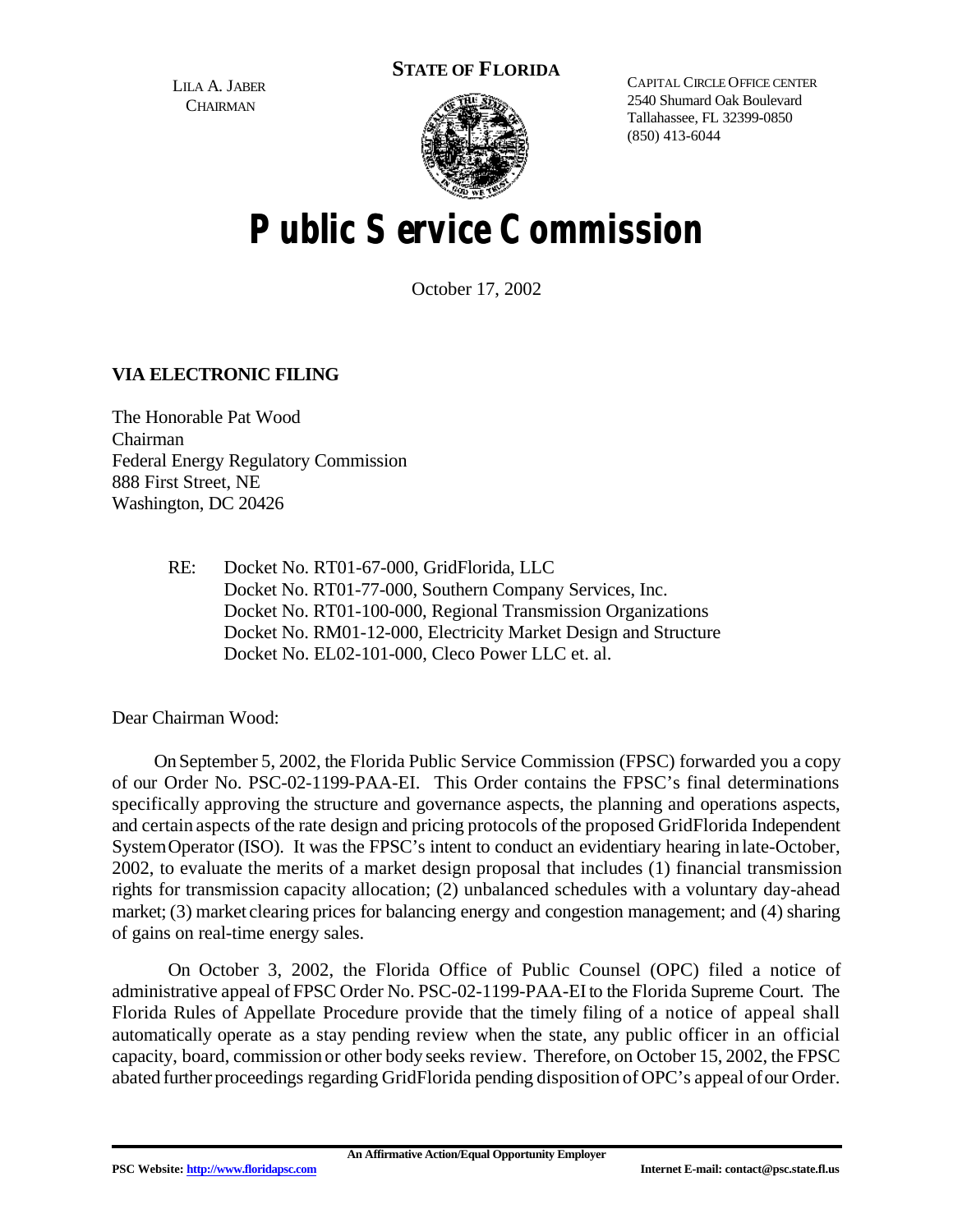The Honorable Pat Wood Page 4 October 17, 2002

It has been and continues to be our intent to contribute to the development of an RTO that satisfies the policy concerns and responsibilities of both the FPSC and the FERC. The FPSC will keep you informed regarding the appeal of our Order.

Sincerely,

 $/ s /$ 

Lila A. Jaber Chairman

LAJ:rsb

cc: Commissioner Linda Key Breathitt Commissioner Nora Mead Brownell Commissioner William L. Massey Daniel L. Larcamp Kevin A. Kelly Shelton M. Cannon Cynthia A. Marlette FPSC Commissioners Parties of Record in GridFlorida FPSC Docket No. 020233-EI